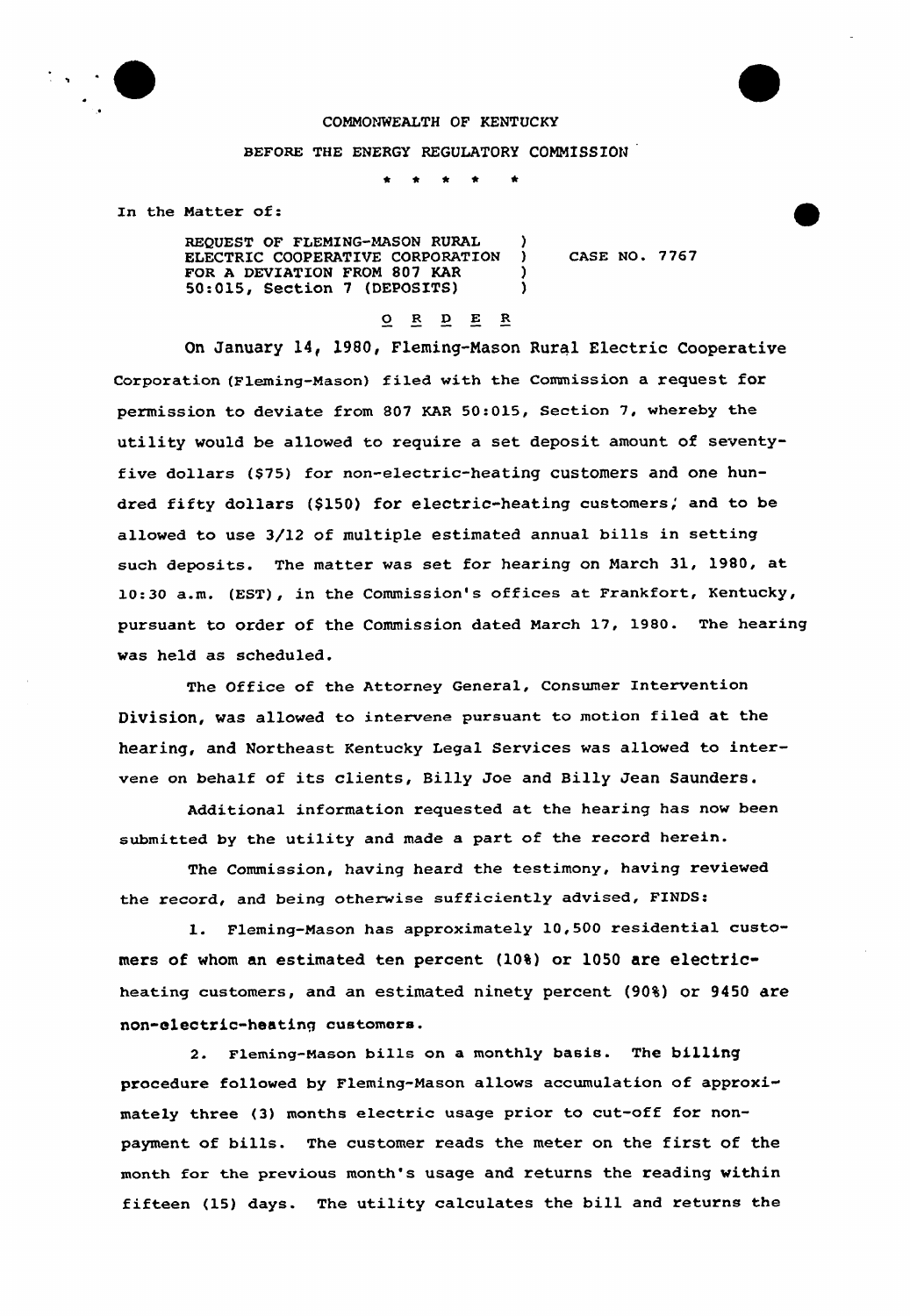bill to the customer as due on the first of the following month. Cut-off is effected on or after the twenty-seventh (27th) of that month. The utility testified that some consideration had been given to changing the billing cycle but that it did not consider this feasible, However, it appears that <sup>a</sup> reduction in the accumulated usage could be accomplished without undue hardship to either the utility or the customer by lessening the time between meter reading and return of the reading to the utility, and the utility's time for calculation of bills and return to the customer.

3. The \$75 deposit for non-electric-heated homes was determined from the monthly averages of fifty-five (55) homes selected at random and is based on 3/12 of the average annual usage. This sample represents .58% of the 9450 non-electric homes served. The \$150 deposit for electric-heated homes was determined from the monthly averages of twenty (20) homes selected at random and is based on 3/12 of the average annual usage. This sample represents 1.9% of the 1050 non-electric homes served. The samples used to determine deposit amounts, .58% of the non-electric-heated homes and 1.9% of the electric heated homes, are not adequate to provide a reasonable basis for such determination. No other studies have been made.

4. Of 508 customers with accounts past due for ninety (90) days or longer as of December 31, 1979, and who have been discontinued, one hundred twenty-four (124) customers (24.41%) were relatively new customers, receiving service for less than six (6) months, for whom past usage and payment records would be limited or unavailable. Three hundred and three (303) customers ( 59.65%) had received service for longer than six (6) months, thus establishing some usage and payment record. The length of service was not indicated for the remaining eighty-one (Sl) customers.

5. The witness for Fleming-Mason testified that a majority of the customers discontinued would have paid their bills and come back on service since that date.

6. Of the 508 customers shown, 463 are non-electric-heating customers and 45 are electric-heating customers. An analysis of the amounts owing is as follows: